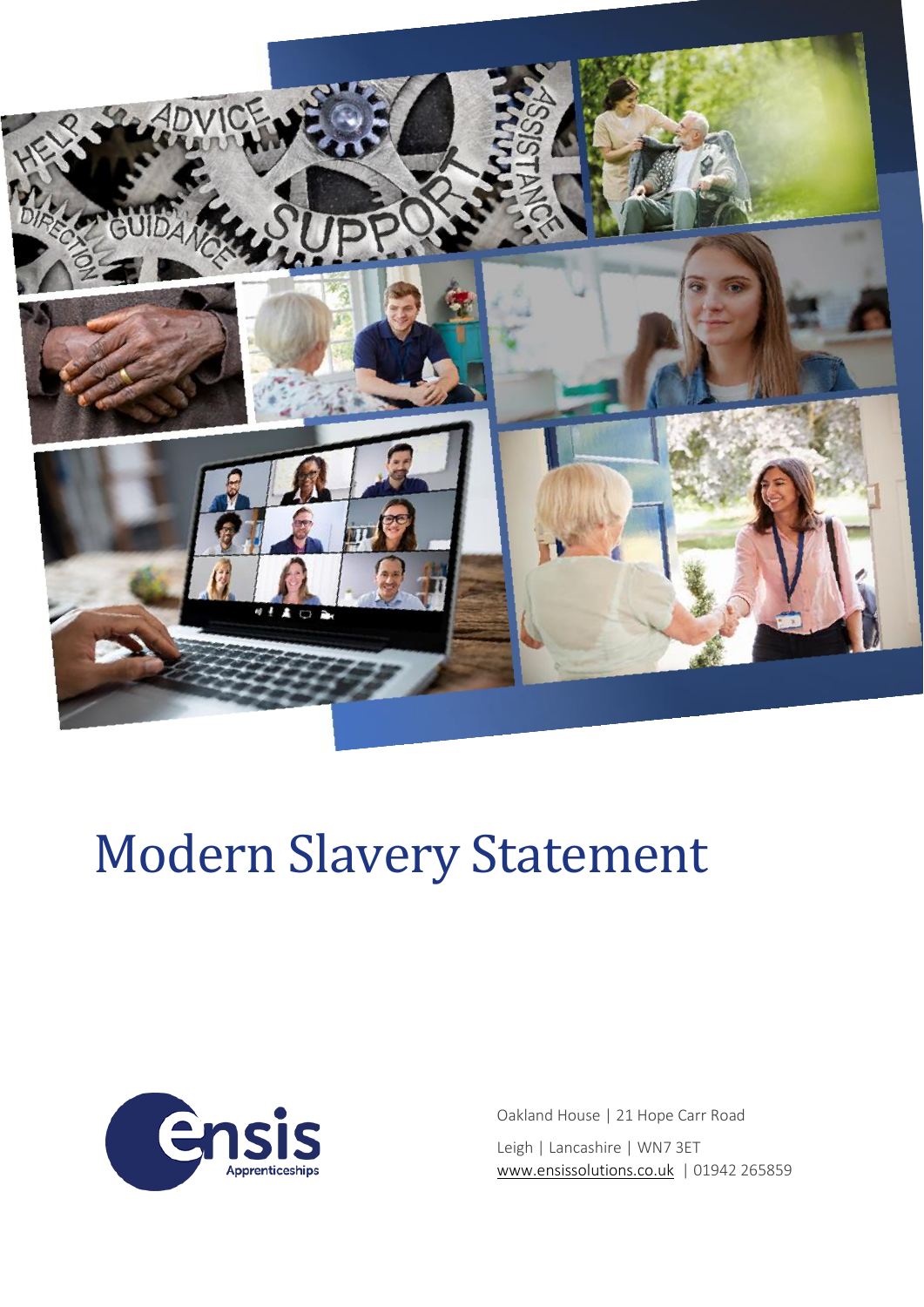

### Document Details

| <b>Policy Title:</b>       | Modern Slavery Statement |
|----------------------------|--------------------------|
| Date:                      | 15.02.2022               |
| Version:                   | 4.1                      |
| Prepared By:               | Katie Thornton           |
| <b>Quality Assured By:</b> | <b>Stuart Crosby</b>     |
| <b>Authorised By:</b>      | <b>Stuart Crosby</b>     |

# Document History

| Version        | Date       | Editor         | <b>Reason for Changes</b> |
|----------------|------------|----------------|---------------------------|
| V1             | 04.05.17   | Mike Gregory   | Inception                 |
| V <sub>2</sub> | 09.03.18   | Mike Gregory   | Review                    |
| V3             | 12.06.19   | John Stirling  | <b>Annual Review</b>      |
| V <sub>4</sub> | 27.02.20   | John Stirling  | <b>Annual Review</b>      |
| V4.1           | 15.02.2022 | Katie Thornton | <b>Annual Review</b>      |
|                |            |                |                           |
|                |            |                |                           |

## Other Linked Policies

| <b>Policy Title</b>                                    |  |
|--------------------------------------------------------|--|
| Equality, Diversity, and Inclusion Policy<br>$\bullet$ |  |
| <b>Recruitment and Selection Policy</b><br>$\bullet$   |  |
| Safeguarding Policy                                    |  |
| <b>Prevent Policy</b><br>$\bullet$                     |  |
|                                                        |  |
|                                                        |  |
|                                                        |  |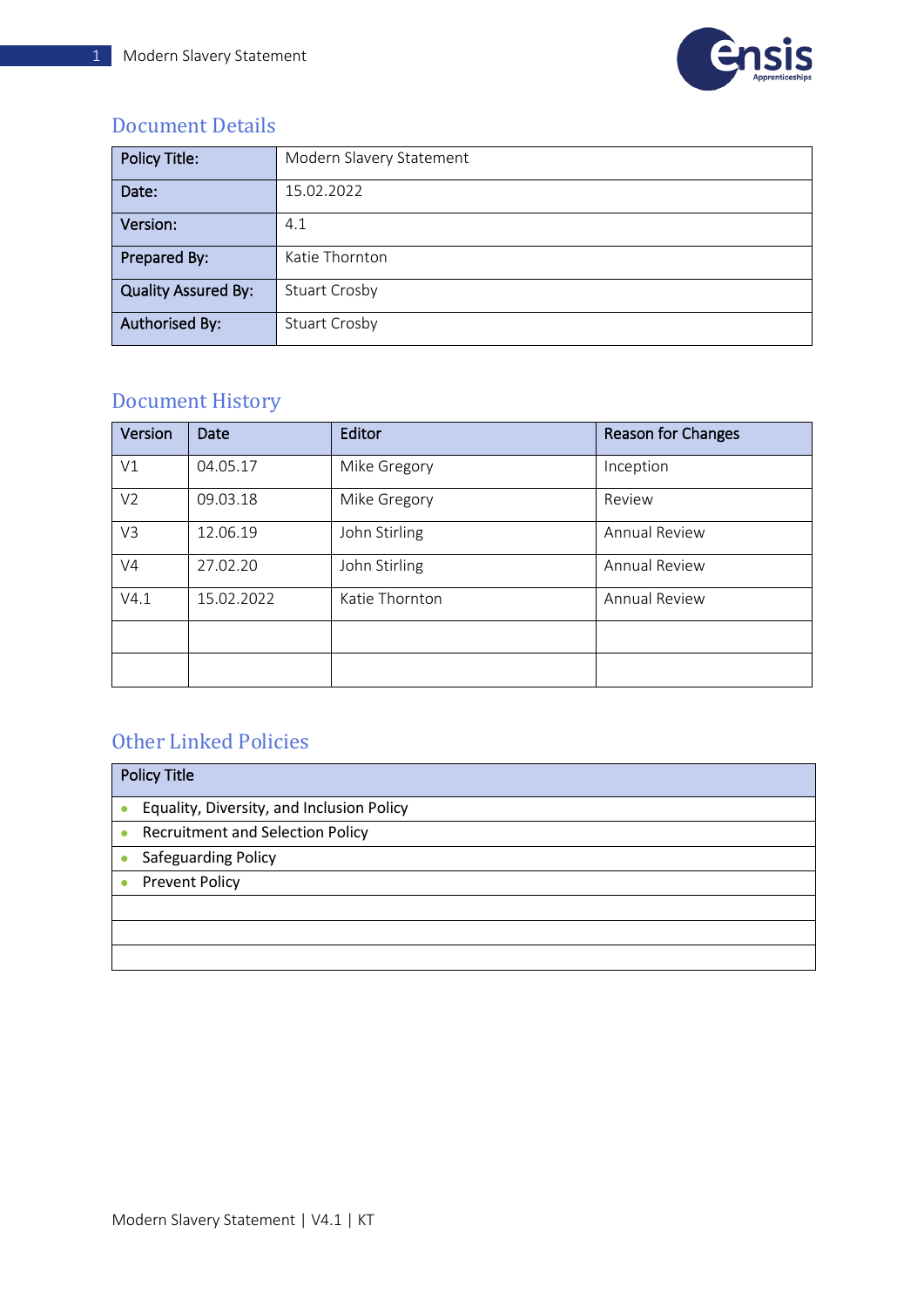

# Modern Slavery Statement

#### Introduction

Ensis Solutions is a Government Registered Apprenticeship Training provider delivering apprenticeship qualifications to Levy and Non-Levy Apprenticeship employers.

This statement constitutes our modern slavery and human trafficking transparency statement as at March 2020. We will update this statement in our financial year 2020/21 and each subsequent year thereafter.

This statement explains the steps that we have taken to date to prevent modern slavery from occurring within our business and our supply chains, and how we plan to develop enhanced policies and procedures to improve our processes going forward.

### Supply Chain

Ensis Solutions uses a number of suppliers to support our operations and activities operating in England.

These suppliers mostly supply services to us relating to marketing and recruitment, venues and events, IT delivery and support, our offices and premises, consultants and professional services. We also procure a limited amount of goods in the form of office supplies, furniture, IT hardware and other materials used in our day to day training operation.

### Policies and Processes

We are committed to ensuring that our business and its supply chain are free of slavery and have implemented a number of measures to help achieve this, including:

- Having an anti-slavery clause in our contracts with suppliers; this requires our suppliers to ensure that they are complying with the Act and associated legislation.
- Awareness raising with those senior employees who procure goods.
- Relevant due diligence checks with our partnership agreements that our partners will comply with the Act and associated legislation.
- We also have a wider policy framework that supports the aims of the Act:
	- Safeguarding Policy all Ensis Solutions staff are required to complete mandatory Safeguarding training.
	- Anti-Fraud, Bribery and Corruption Policy
	- Whistleblowing Policy